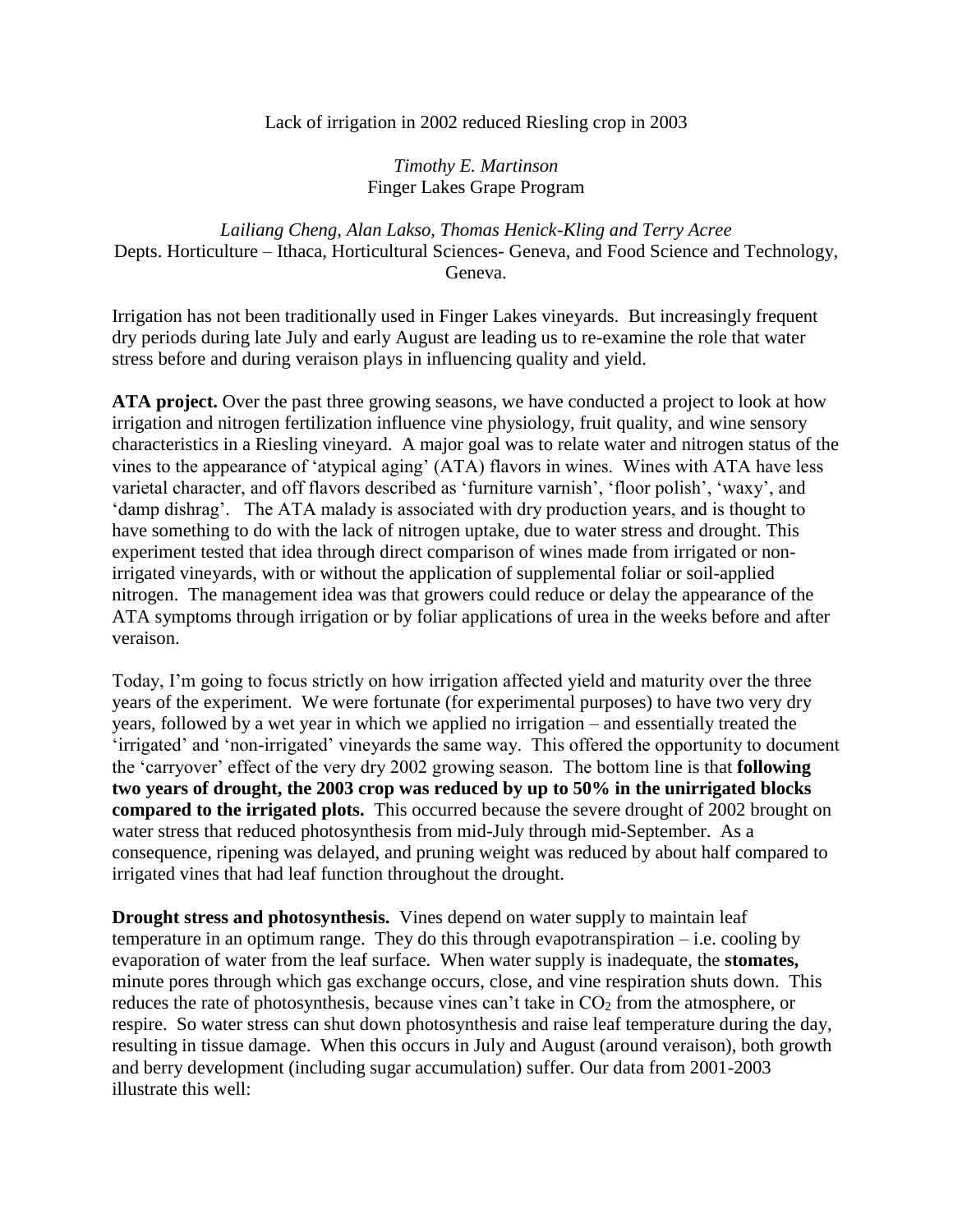**1. Weather in 2001-2003.** Rainfall was significantly below average in 2001 and 2002, and irrigation was applied weekly to the irrigated plots from late July through early September. In 2003, Rainfall was at least average in all months of the growing season, and was two inches above average in May and August.





**2. Stem water potential and leaf photosynthesis in 2002.** In all three years, we measured water status of the leaves (leaf water potential, left) and leaf photosynthesis (right). In 2002, stem water potential dropped below –1 for about 6 to 8 weeks (left). –1 is about the threshold at which leaf stomates are fully shut during the day. As a result, direct measurements of leaf photosynthesis (right) were *very low* in comparison with irrigated vines. Water stress in 2002 shut down photosynthesis for seven weeks during the hottest months of the growing season. The data is from 2002, but we saw similar trends in 2001.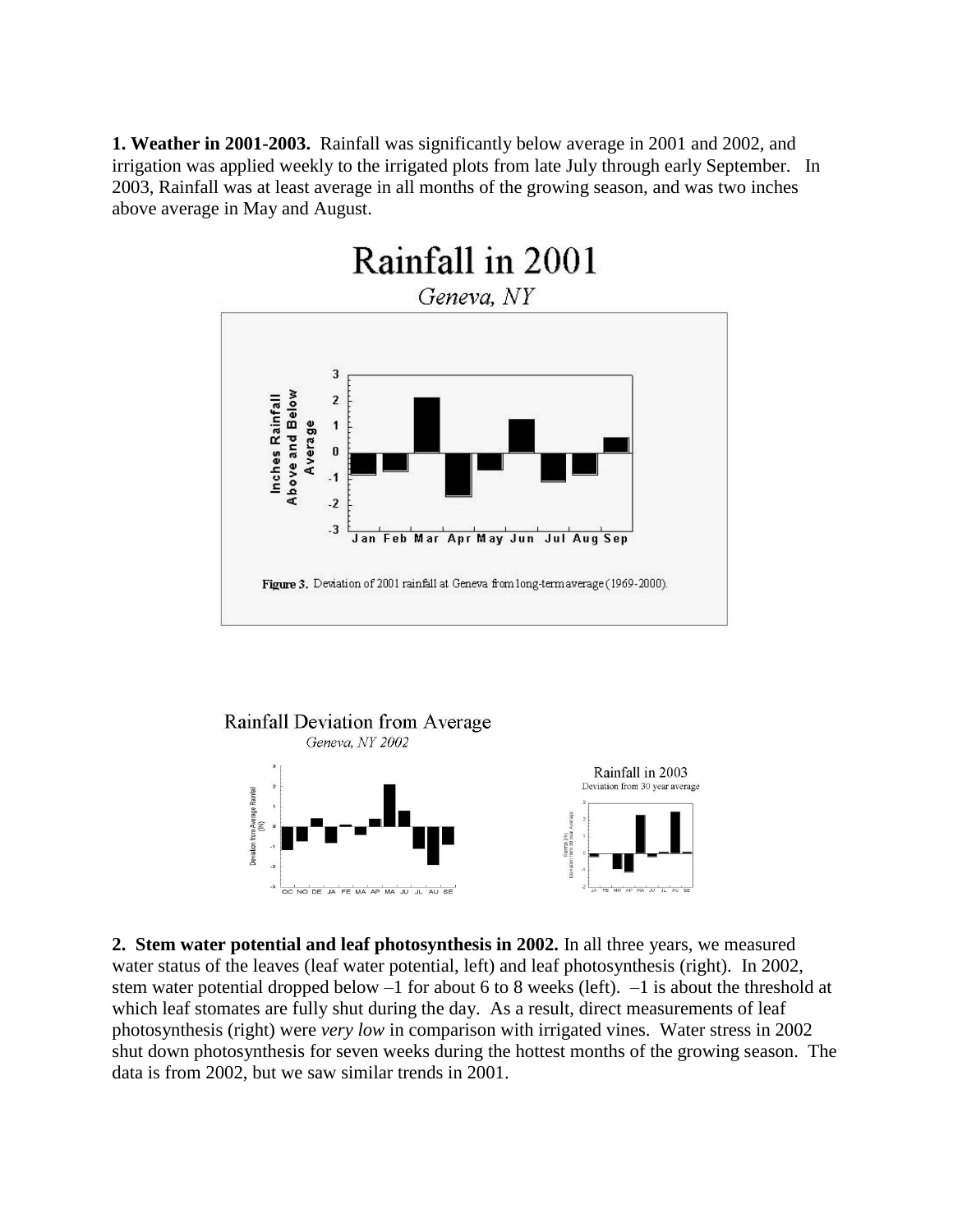

**3. Yield and Quality in 2001.** There was no difference in yield in 2001, however irrigation increased berry weight by 0.1 gram, and clusters were heavier in the irrigated treatment (left). Brix (right) was 2 degrees higher in the irrigated plots. In other words: Irrigation increased berry size and brix simultaneously.



| Irrie          | <b>Treatments</b><br>N | Yield<br>(Ib/vine) | Berry Wt<br>$\left( \mathbf{r} \right)$ | Berry#<br>(#/cluster) | Cluster<br>Wt(e) | Cluster#<br>(#/vine) |
|----------------|------------------------|--------------------|-----------------------------------------|-----------------------|------------------|----------------------|
| N <sub>0</sub> | $\Omega$               | 10.6               | 1.58                                    | 55.7                  | 87.7             | 54.5                 |
|                | <b>Foliar N</b>        | 10.6<br>1.6        | 1.57                                    | 58.6<br>88            | 91.5             | 52.8                 |
|                | Soil N                 | 9.6                | 1.62                                    | 52.9                  | 84.4             | 50.1                 |
| Yes            | $\Omega$               | 10.0               | 1.73                                    | 58.8                  | 99.8             | 45.1                 |
|                | <b>Foliar N</b>        | 8.3<br>1.7         | 1.74                                    | 98<br>54.9            | 95.2             | 38.7                 |
|                | <b>Soil N</b>          | 11.5               | 1.75                                    | 56.5                  | 98.2             | 53.1                 |
|                | Significance           |                    |                                         |                       |                  |                      |
| Irrigation     |                        | ns                 | $P \le 0.01$                            | ns                    | $P \le 0.001$    | ns                   |
| N              |                        | ns                 | ns                                      | ns                    | ns               | <b>ns</b>            |



|              |                 | ----            | .              |
|--------------|-----------------|-----------------|----------------|
| Yes          | $\bf{0}$        | 22.8            | $+244.7$       |
|              | <b>Foliar N</b> | 22.1            | $+329.2$       |
|              | <b>Soil N</b>   | 22.7            | 244.8          |
| Significance |                 |                 |                |
| Irrigation   |                 | $P \leq 0.0001$ | $P \leq 0.001$ |
| N            |                 | ns              | $P \le 0.001$  |

Riesling Irrigation and N trial 2001

**4. Yield and Quality in 2002.** In 2002, we saw similar trends, but more exaggerated than in 2001. Irrigation increased brix by 3 degrees, and berry size by 0.3 g (30%). Cluster number in both plots was similar. Irrigated vines had larger berries with higher sugar content. However, a side effect (below) was that the irrigated fruit had higher levels of fruit rots than unirrigated fruit. We think this may be related to the sunburning we saw in Riesling vineyards in September 2002.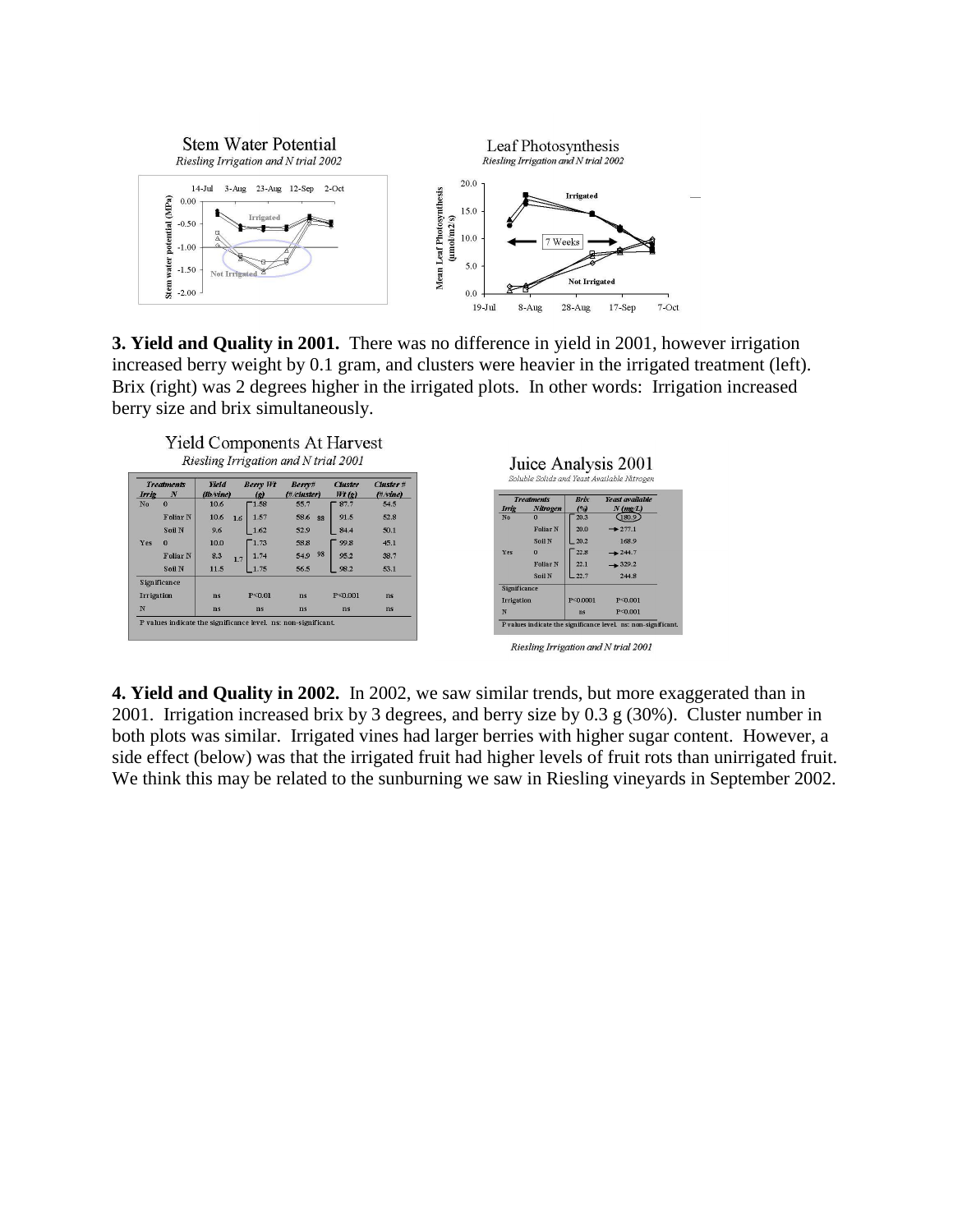## **Yield Components at Harvest**

Riesling Irrigation and N Trial 2002

| Irrigation | Treatments<br>$\boldsymbol{N}$ | Brix<br>(%) | Yield<br>(kg/vine) | Berry Wt<br>(g) | Berry#<br>(#/cluster) | Cluster Wt<br>$\left( g\right)$ | Cluster #<br>$(\# \text{vine})$ |
|------------|--------------------------------|-------------|--------------------|-----------------|-----------------------|---------------------------------|---------------------------------|
| No         | $\mathbf 0$                    | 18.9        | 5.04               | 1.31            | 58.1                  | 76.3                            | 65.9                            |
|            | Foliar N                       | 18.5        | $18.5542$ 1.3      | 1.36            | 56.5 76               | 77.0                            | 70.1                            |
|            | Soil N                         | 18.4        | 5.78               | .33             | 56.5                  | 74.9                            | 76.5                            |
| Yes        | 0                              | 21.7        | 5.57               | 1.82            | 42.8                  | 77.9                            | 72.1                            |
|            | Foliar N                       | 21.2        | 21.5591<br>1.7     | 1 74            | -76<br>43.2           | 75.4                            | 78.6                            |
|            | Soil N                         | 21.6        | 5.13               | 1.70            | 43.7                  | 73.3                            | 70.1                            |
|            | Significance (P)               |             |                    |                 |                       |                                 |                                 |
| Irrigation |                                | 0.0001      | ns                 | 0.0001          | 0.0001                | ns                              | ns                              |
| N          |                                | ns          | ns                 | ns              | ns                    | ns                              | ns                              |

Fruit Quality - 2002



**5. Pruning Weights after 2002.** Irrigated vines had twice the grown pruning weight at the end of 2002 as the unirrigated vines. Again, this was a consequence of the irrigated vines' ability to keep on photosynthesizing during the dry weather, when other vines shut down.

Pruning Weights 2002-2003

|            | <b>Treatments</b>   | Pruning Wt                 |
|------------|---------------------|----------------------------|
| Irrigation | N                   | (1b)                       |
| No         | $\Omega$            | $C_{0.87}$                 |
|            | Foliar <sub>N</sub> | 1.17                       |
|            | Soil N              | $\blacktriangleright$ 1.10 |
| Yes        | $\Omega$            | 1.89                       |
|            | Foliar <sub>N</sub> | 1.80                       |
|            | Soil N              | 1.76                       |
|            | Significance (P)    |                            |
| Irrigation |                     | < 0.001                    |
| N          |                     | ns                         |

**6. Yield and Quality in 2003.** All plots had adequate soil moisture in 2003. Therefore any effects on yield were the result of carryover effects from the 2002 drought. Brix levels were higher in the 'unirrigated' blocks, but this was because they were carrying much less crop. Berry weight was also similar. However, yields in the 'unirrigated' blocks averaged 12 lb/vine in comparison with the 23 lb/vine in the 'irrigated' plots. Clusters were the same size in both